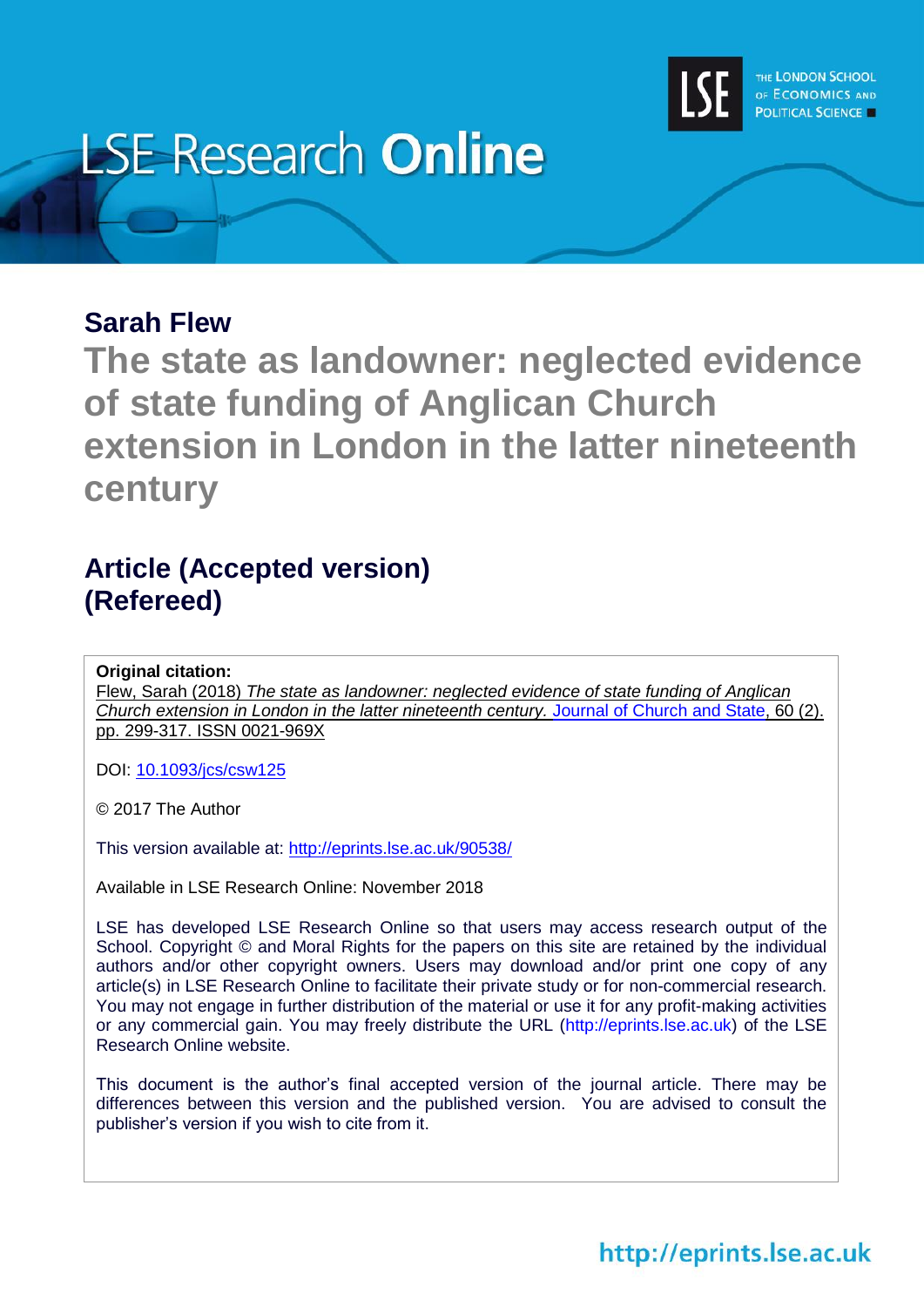#### **The State as Landowner: Neglected Evidence of State Funding of Anglican Church Extension in London in the Latter Nineteenth Century** Sarah Flew

The start of the nineteenth century, and particularly the twenty-year period of Anglican church reform and church extension activities between 1808 and 1828, was one of "close co-operation between Church and State."1 As Stewart Brown highlights, "The State had taken the lead in the reform movement and had invested unprecedented amounts of public money in strengthening the established Churches."2 This investment of public money was principally through two large grants of £1,000,000 in 1818 and £500,000 in 1824 for Anglican church building. These two sums, given to commemorate the recent victory at Waterloo, funded the so-called Waterloo churches and were superintended by the Church Building Commissioners.3 The grants were given under the justification that it was the duty of the state to financially support the nation's church.

The decades that followed, however, experienced a fracture in this close cooperation. In this period, the separation of church and state was vigorously debated, and a crucial aspect of this debate was the rationale and legitimacy of parliamentary funding of the church. Brown argues that the "confidence and sense of purpose that had characterized the established Churches in the 1820s evaporated; the balance of power in the parliamentary State seemed to be shifting away from supporters of the established Churches to religious Dissenters."4 In the late 1820s and early 1830s, the privileges of other denominations were enhanced with the repeal of the Test and Corporation Acts in 1828 and Catholic emancipation in 1832. However, as J. P. Ellens highlights, this gesture misfired: "rather than gracefully accepting the new civil privileges extended to them," the Dissenters "began a concerted attack against the social and political disabilities under which they continued to live."5 The voluntaryist movement, which was born in the wake of these new Nonconformist privileges, was centered on the principle that all forms of association should be voluntary and, specifically, that religion should not be supported by the state. As W. R. Ward summarizes, "Voluntaryism might be unpalatable, but it was unavoidable" as a response to the Church of England's attempts to finance the spiritual needs of the burgeoning population.6 Correspondingly, various organizations lobbied, from the 1830s onwards, for a reduction in the privileges granted to the established church.

Consequently, the period from 1832 to 1868 witnessed the cessation of two mechanisms that financially advantaged the Church of England. In 1868, as a result of a long campaign of antiestablishment pressure from Nonconformist lobbyists, the compulsory aspect of the church rate was abolished. The Liberation Society (founded in 1844 and originally named the Anti-State Church Association) made the issue of financial privileges the central tenet of their anti-state church campaign and held, in particular, that the symbol of this unequal treatment would be the controversial church rate. The widely held objection was that the church rate was a financial charge set by Anglican churchwardens on every individual in the parish, regardless of their denomination.7 Owen Chadwick highlights the level of conflict caused by this issue: "If the church and dissent came to blows as never before and never afterwards in the history of England, a main cause was the tea-cup parochial squabbles of church rate."8 Furthermore, the period saw the end of large parliamentary grants to fund Anglican church building with the £500,000 grant in 1824. However, despite the increased privileges granted to other denominations, the Church of England continued until the mid-1840s to believe that there was a possibility of further state grants for Anglican church building.9 In connection with this expectation, the Church of England overhauled its administration through a long series of church reforms implemented by the Ecclesiastical Commission, which was formed by Parliament in 1835.10 Many in the church held the view that if it was actively seen to be overhauling its administration and finances, Parliament would be more likely to grant public money for further church extension.11 This series of reforms, implemented by the Ecclesiastical Commission, rationalized the administration of the church through a reorganization of the dioceses and through a review of existing Church of England resources. The final major attempts to secure further parliamentary funding for church extension came in the 1840s with Sir Robert Inglis's unsuccessful campaign for new parliamentary funds between 1840 and 1842.12 This attempt marked the definitive end of the campaign for parliamentary funding of Anglican church extension. Occasionally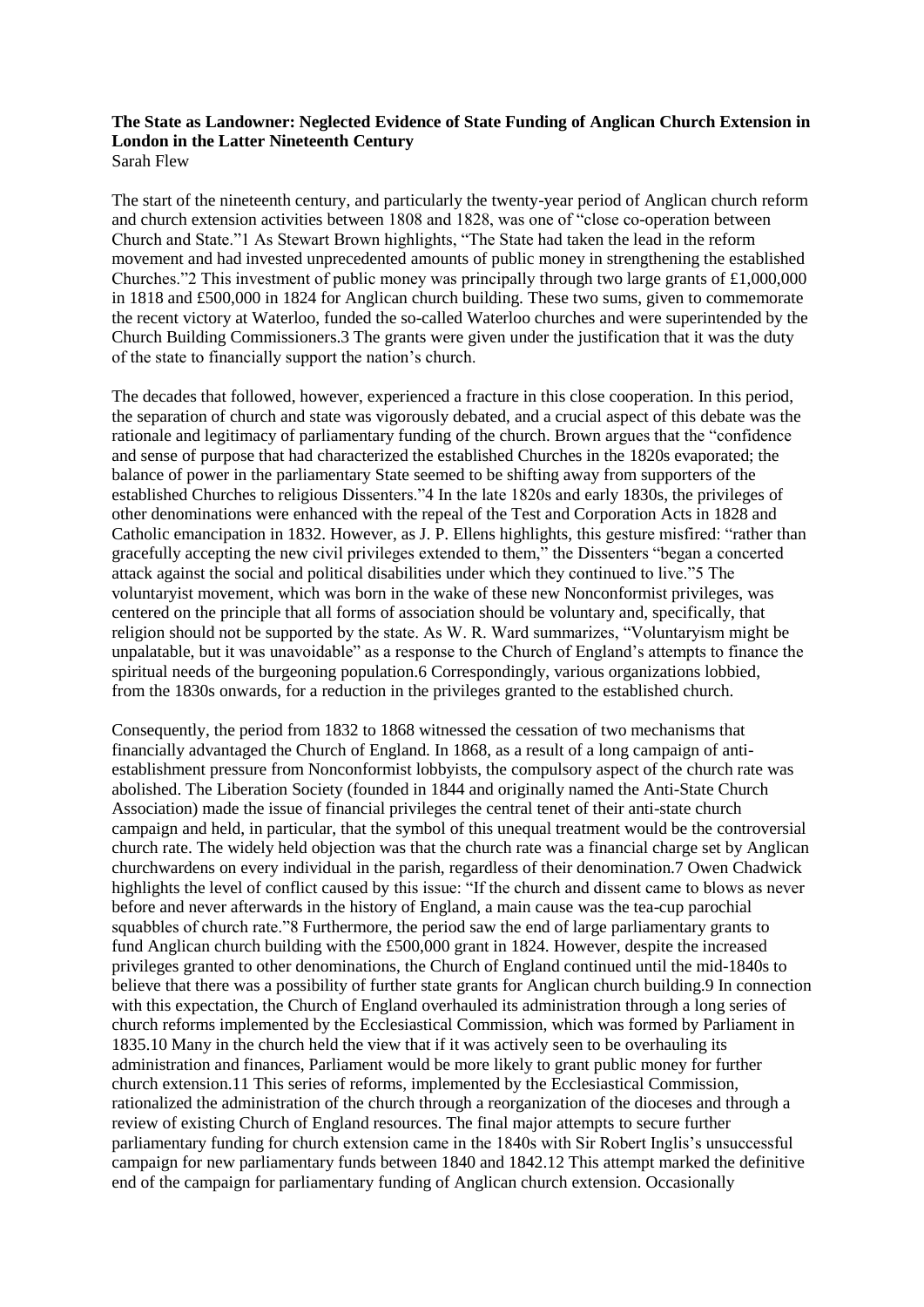individuals continued to raise the subject, but generally the view that it was Parliament's responsibility to finance new church building for the established church was abandoned after 1842.13

This essay, however, presents significant new evidence that the state did continue to grant monies to the Church of England for church extension activities until the end of the nineteenth century. These alternative funds were given using the justification that the state—as one of London's principal landowners—had a duty to support the church and to fund religious provision for its tenants. This essay, therefore, explores a new aspect of the church-state relationship, seen through the lens of an affiliation between a provider of services and a landowner.

#### **Background**

Between 1857 and 1884, the state department of the Commissioners of Woods, Forests and Land Revenues gave three grants amounting to £35,000 to fund Anglican church building and church extension activities in the Diocese of London. These grants, theoretically given on behalf of the Crown Estate, were in effect indirect funding of church extension channelled through a state agency and required either parliamentary or Treasury approval. The discovery of these grants from the commissioners is significant, therefore, because it has generally been thought that state funding of church building ceased with the parliamentary grant of 1824. The grants sanctioned were: £10,000 awarded to the London Diocesan Church Building Society in 1857, £15,000 awarded to the Bishop of London's Fund in 1865, and a further £10,000 awarded to the Bishop of London's Fund in 1875. The commissioners' files also refer to a more modest grant of £500 given in 1871 to the Bishop of Rochester's Fund, a comparable organization for the neighboring Diocese of Rochester.14 Alongside these exceptional grants given to diocesan church building societies, the commissioners routinely granted both sites and small financial sums to support the building of Anglican churches, parsonages, and schools. These grants were all justified as being but "parts of the costs and expenses of a liberal 'management' of the Crown Estates" as authorized by the Crown Lands Act of 1829 (10 Geo 4 cap 50).15 The crucial rationale for these state-sanctioned payments for Anglican church building was that they were granted in the state's acting capacity as a landowner.

The office of the Commissioners of Woods, Forests and Land Revenues was established in 1810, and was a result of the merger of the offices of the Surveyor General of Woods, Forests, Parks, and Chases, and the Surveyor General of the Land Revenue of the Crown, which had both existed since the seventeenth century.16 This new body was responsible for the management of Crown lands, and its origins lie in the creation of the civil list. In the seventeenth century, Parliament had begun to grow concerned about the sovereign frittering away the Crown lands by bestowing estates as gifts to favorites, mistresses, and illegitimate children.17 Accordingly, in 1702 an act was passed to prevent the sovereign from disposing of any more of the Crown lands. In conjunction with this, the civil list had been introduced in 1698, guaranteeing King William III a fixed annuity from Parliament. Its payment was made from customs and excise duties and income from the Crown lands. The agreement was that Parliament would keep the surplus of any income from these sources but would also be responsible for making up any deficit if these sources should fall short. When King George III acceded to the throne in 1760, the mechanism behind the civil list altered significantly. From that point on, the sovereign surrendered ownership of the Crown lands to the state during the term of his or her life. This contract was then renewed by each succeeding monarch. In return for this surrender, the sovereign was granted an annual civil list payment. In his history of the Crown Estate, R. B. Pugh states that "ever since 1760 the land revenues have been looked upon as a part of the income not of the sovereign but of the state."18 In 1780, Edmund Burke proposed that the Crown lands should be sold to meet the costs of the Seven Years' War. Although this idea was rejected, it prompted a wholesale survey of the Crown Estate. This survey culminated in the creation of the Commissioners of Woods, Forests and Land Revenues in 1810.

#### **The Commissioners' Grant to the London Diocesan Church Building Society**

The first financial grant made by the commissioners to an Anglican home-mission society occurred in 1857 and consisted of £10,000 to the London Diocesan Church Building Society. Bishop Blomfield (bishop of London between 1828 and 1856) established this society only a few years earlier in 1854 as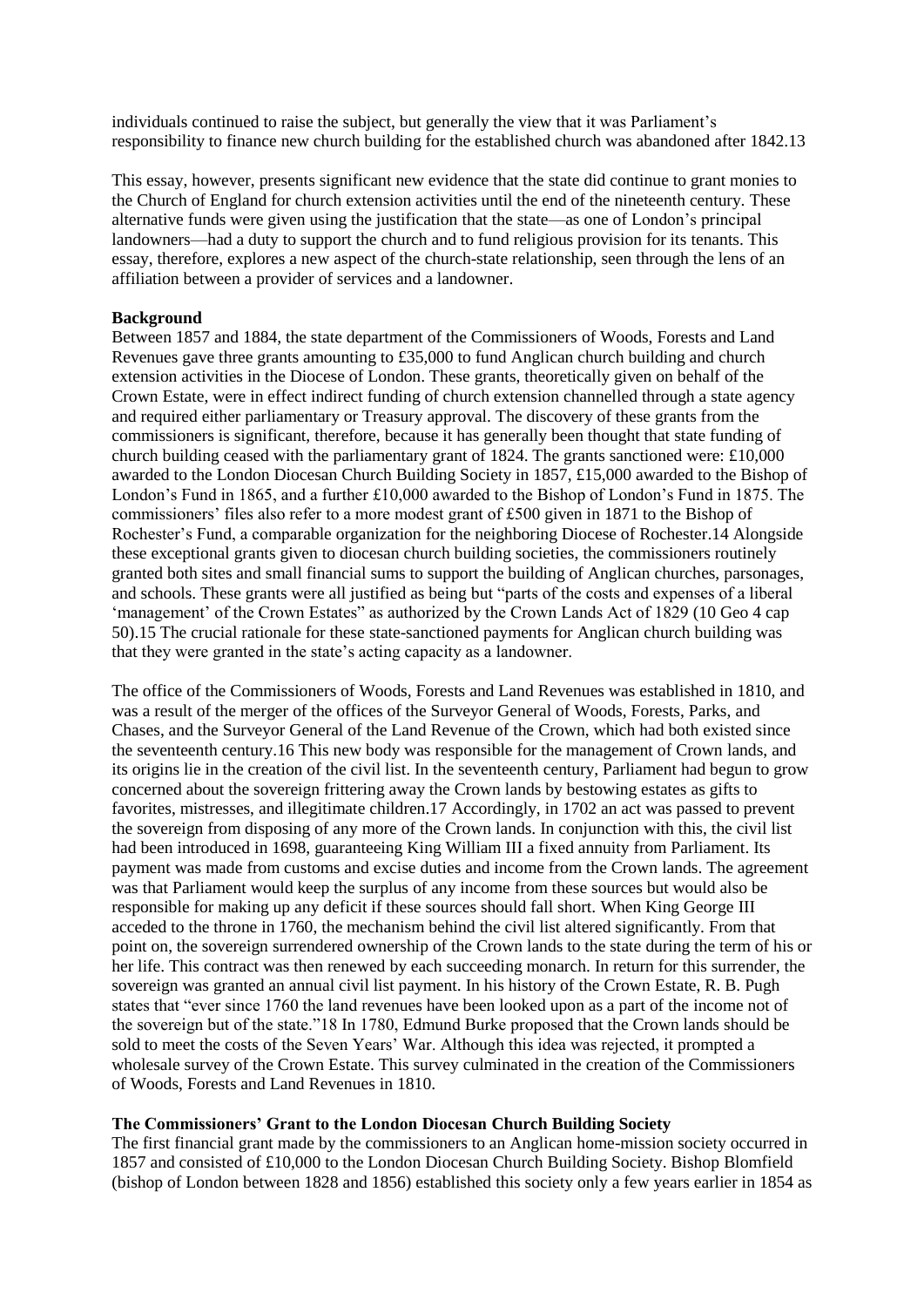a renewal and reconstitution of his earlier Metropolis Churches Fund (established in 1836).19 The objectives of the London Diocesan Church Building Society were initially to build and to endow new churches and to supply these churches with parsonages. Under Bishop Tait (bishop of London between 1856 and 1868), it expanded its objectives to include the use of missionaries and multipurpose buildings, such as school churches. 20 The granting of  $\text{\pounds}10,000$  to the London Diocesan Church Building Society was vigorously debated in the House of Commons on August 10, 1857. The debate highlights the agitation at the time between Anglicans and Nonconformists over the privileged status of the established church. William Williams (1788-1865), the Welsh Radical MP for Lambeth, 21 opened the debate by arguing that it was a pretense that this contribution came from the Crown:

It was stated that this Vote was a contribution on the part of the Crown. Why, it was a contribution from taxes levied on the people at large. The Crown had nothing whatever to do with it. The Crown did not even contribute any part of those taxes. He was told, however, that the Secretary to the Treasury meant to make this pretence—that the money was to be given out of the proceeds of Crown property, commonly called the Woods and Forests. Well, that property no more belonged to the Crown than it did to the hon. Gentleman himself. The Crown had surrendered that property in consideration of receiving the allowance of the Civil List, and a very good bargain the Crown made by the exchange.22

This viewpoint was reiterated by Charles Gilpin (1815-1874), Liberal MP for Northampton and a Quaker. Gilpin argued that it would be wrong to use the money from public property to benefit one religious group, stating:

The Secretary for the Treasury had stated that the Government held property for the Crown. Now, that property was not held for the Crown, but it was public property, and the hon. Gentleman went on to say that it was only proper to do with respect to that property what was done by the large landholders in London. Now, the two cases appeared to him to be entirely distinct from each other. Those landholders held their property to their own use, and were responsible to themselves alone; but the property to which the hon. Gentleman had referred was held on behalf of the nation, which contained persons of many different religious persuasions, and that being so it appeared to him to be inconsistent with the true principle of religious liberty to apply any of the money which arose from that property to the furtherance of any particular sect. Therefore, regarding the Vote as an infringement of the principles of religious liberty, he should give it his most strenuous opposition.23

Even the Anglican William Cox (1817-89), Liberal MP for Finsbury, stated that the grant showed unjustified favoritism to the Church of England. Cox also stated that he would oppose the motion:

The present Vote, on the contrary, looked very like a church rate in a different form, and though he was a member of the Established Church he should oppose it. If the Committee voted this £10,000 for churches for one sect they would make other sects pay for it. Why should not Dissenters and Roman Catholics come to Parliament for money wherewith to build churches? . . . It was said that as the Crown possessed property it ought to contribute like other landowners. But every one would admit that a Roman Catholic proprietor would have a right to contribute towards Roman Catholic places of worship alone and so of proprietors of other sects. If the Roman Catholics or the Baptists came to that House and asked for £4,000 or £5,000 for new churches, would they get it? The property belonged to the nation, for the benefit of all sects, and it could not be properly appropriated towards any one sect unless Parliament was prepared to make similar contributions towards other Churches.24

The argument for the motion contended that the proposed contribution for church building was simply the discharge of a landlord's duty. James Wilson (1805-60), Liberal MP and a Quaker, defended the payment in his position as financial secretary to the Treasury (1853–1858).25 Wilson argued that the grant from the office of the Commissioners of Woods was given in the same vein as the Duke of Westminster's offer of £10,000 and the Duke of Bedford's offer of £10,000. Wilson argued: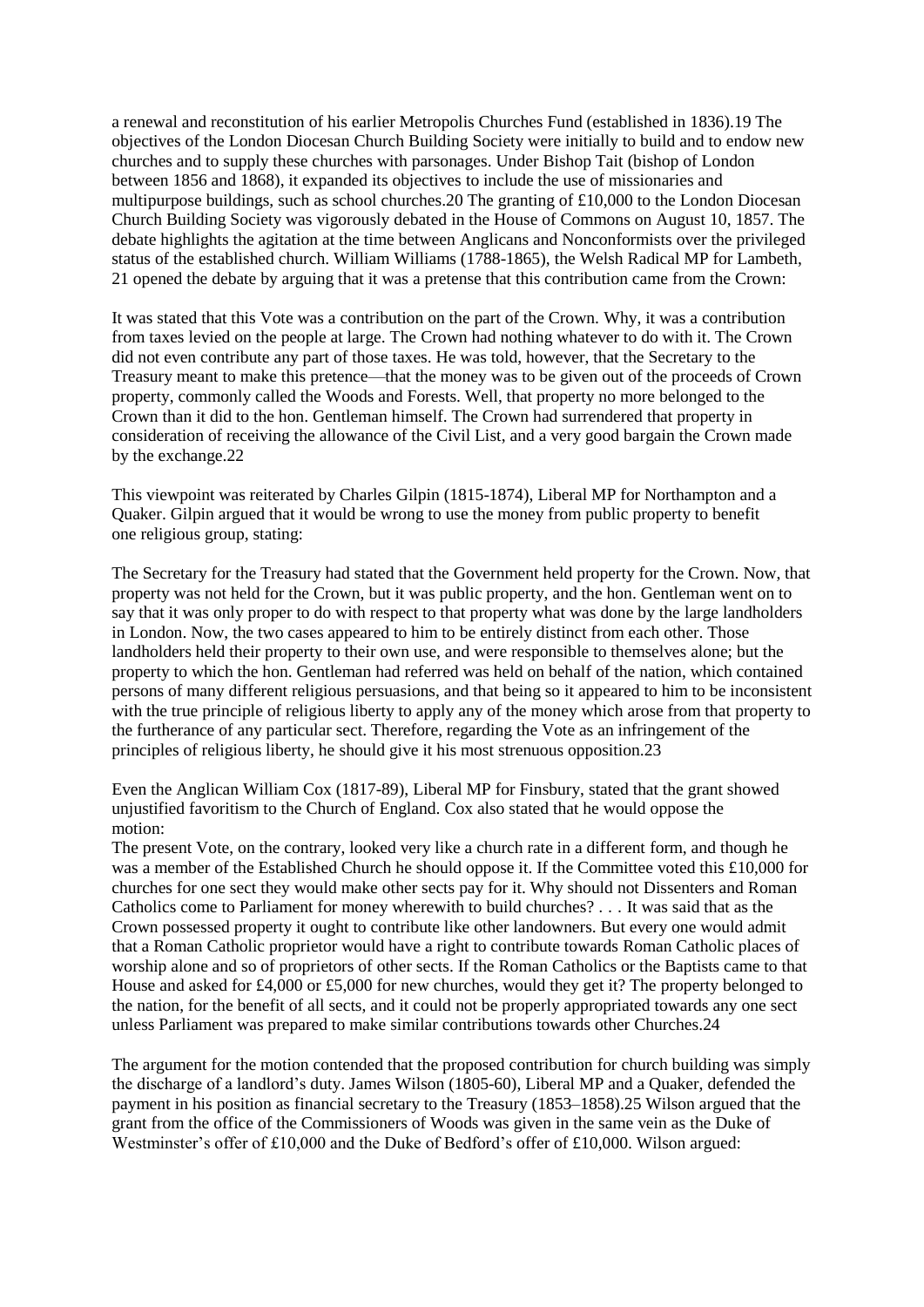Now, as the Executive Government was also a large, and, in fact, the largest proprietor in the Metropolis, it was thought but fitting that it should contribute £10,000 for the building of new churches, which it was to the interest not only of the inhabitants, but to the holders of property and to the public generally, should be built where there was no church accommodation. The Executive Government felt that as they were landlords it was their duty to fulfil the ordinary duties of landlords. . . . The only ground on which this Vote was asked for was, that within the Metropolis the Crown was a large owner of property, and that it was to the interest of the Crown that it should faithfully discharge the duty of a proprietor by providing for the spiritual wants of those who dwelt upon its property.26

This viewpoint was supported by Sir Francis Thornhill Baring (1796-1866), Whig MP for Portsmouth, who is reported as saying:

There had been great voluntary efforts and large subscriptions on the part of landed proprietors in London. The largest proprietor, however, was the Crown. If the hereditary revenue existed the Crown would be, no doubt, called upon for a contribution. The question was, did the compact made with the Crown by Parliament release Parliament from the obligation in this respect, which rested with the Crown? He [Sir F. Baring] believed it did not. Was property relieved from its duties and liabilities because it was in the hands of the Crown? This was a contribution on the part of the nation and the Crown, and in former times the Woods and Forests would have granted this money without coming to Parliament. The present was much the better mode, and he trusted that Parliament would enable the Woods and Forests to perform those duties which, as a great landed proprietor, the Crown could not be relieved from the duty of discharging.27

The motion was also supported by Sir John Somerset Pakington (1799-1880), Conservative MP for Droitwich.28 Pakington, who personally made financial contributions both to the London Diocesan Church Building Society and to its successor, the Bishop of London's Fund, said that he would not object to further amounts being given in the future.29 After much discussion, the motion to grant the London Diocesan Church Building Society £10,000 was passed with a majority of 41 (97 Ayes and 56 Noes).30 The money was subsequently paid to the society in a lump sum. A week later, the Liberation Society, the main political pressure group campaigning for the abolition of the church rate, stated in its newspaper. The Nonconformist, that the "grant of  $£10,000$  to the Diocesan Church Building Society was a blunder which nothing can justify."31 However, the overall lack of public comment on this grant is curious given that the agitation caused by the church rate issue was so longstanding and contentious that The Times referred to it in February 1856 as "a civil war" raging across the whole of the kingdom.32 The lack of public focus on this motion, however, obviously benefited from the fact that the abolition of the church-rate was not actively being discussed in that parliamentary session, falling within the "legislative church rate lull of 1857."33

The initiative for this grant came from the London Diocesan Church Building Society, which actively targeted the "great landed proprietors in London" in its fundraising literature.34 William Rivington reported in his evidence to the House of Lord's Select Committee in 1858 that it was the evangelical Robert Grosvenor, first Baron Ebury (1801-1893), who had used his influence to persuade both Parliament and his older brother Richard Grosvenor, second Marquis of Westminster (1795-1869), to donate £10,000 to the society. Rivington and Ebury were both committee members of this society. Rivington reported, "Lord Ebury felt very strongly the necessity for supporting this Society, and he considered that the landlords of London were required to do their part towards promoting the Society, drawing as they do so large a proportion of their incomes from landed property in London."35 In August 1855 the bishop of London (Bishop Blomfield) wrote to the prime minister (Viscount Palmerston) appealing for funds.36 The reply from Charles Edward Trevelyan (1807-1886), assistant secretary to Her Majesty's Treasury, said that the government would vote in 1856 on the grant, having considered "the extent and value of the Crown Property in the Metropolis" in the context of promised sums fromboth the Duke of Bedford and theMarquis of Westminster.37 The vote was, however, delayed until the subsequent year. The term of the grant approved in 1857 was that it could be applied only to areas of the diocese in which the Crown had some property. By way of example, the sum of £100 was applied from this grant in 1872 to purchase a site for a church in the parish of St. Mary,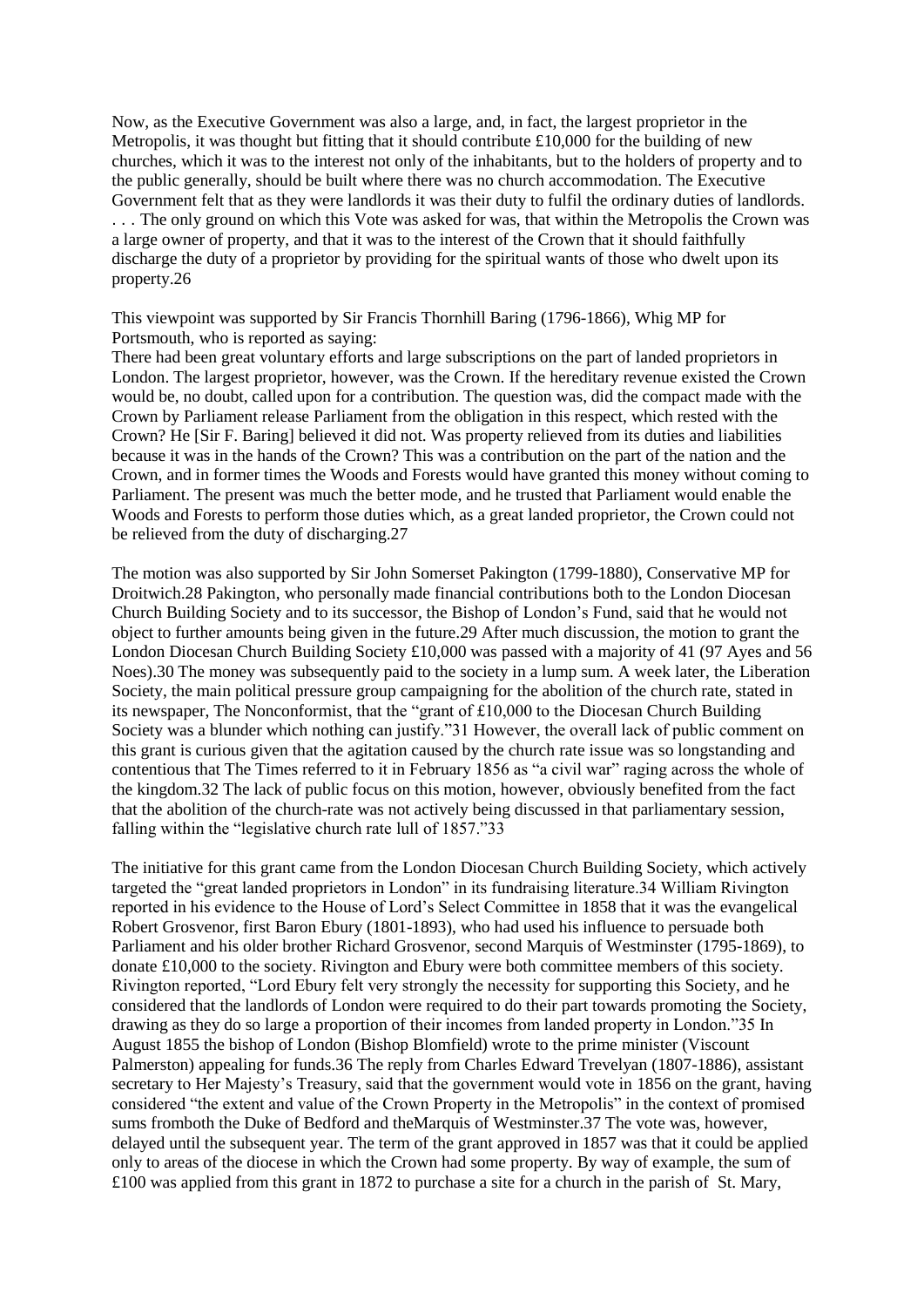Poplar, and £400 was applied in 1872 towards the erection of a parsonage for St. Clement's Church, Kensington.38

The timing of Palmerston's agreement to support church extension is noteworthy considering his recent abolition of Crown support of church extension through the collecting system of the royal letter. In 1853, acting then as home secretary, Palmerston had ordered that the three societies that had license to collect monies from this mechanism were to be given notice that the scheme would no longer be recommended.39 Only three charities had been granted the right to collect monies under the terms of a royal letter, all of which were Anglican and high church in character: the Incorporated Church Building Society, the Society for the Propagation of the Gospel, and the National Society.40 The practice was to collect for each of these charities in succession every three years. For example, the British Magazine reported in 1832 that from this method the Incorporated Church Building Society raised £41,000 in 1830, and the Society for the Propagation of the Gospel raised £35,000 in 1831.41 A petition was sent in reply to Lord Palmerston from Bishop Blomfield, John Bird Sumner (archbishop of Canterbury), and the committee of the Incorporated Church Building Society. This petition cited past precedents of parliamentary and Crown cooperation in funding religious provision. The petition was rejected in 1855 by Sir George Grey (1799- 1882), the incoming home secretary in Palmerston's newly formed Whig administration.42 The high church newspaper the Guardian in 1855 condemned the abolition as "an unmixed evil" and clearly blamed Lord Palmerston for having been influenced by a close family member, the evangelical Lord Shaftesbury.43 The practice of royal letters had been condemned by the Protestant Alliance (an evangelical interdenominational anti-Catholic political pressure group of which Shaftesbury was president) because the mechanism solely favored high church societies.44 A circular produced by the Protestant Alliance stated that the withdrawal of royal letters had been "hailed by many as timely relief and a cause for thankfulness; for the royal letters had long been regarded with dislike, as favoring certain societies to the exclusion of others."45 Unlike the abolition of the church rate due to Nonconformist pressure, this practice was ended by Palmerston because it showed favoritism exclusively to high church societies. In contrast, the two London diocesan societies favored by the Commissioners of Woods were both of mixed church party constitution.46

#### **The Commissioners' Two Grants to the Bishop of London's Fund**

This payment to the London Diocesan Church Building Society set the precedent for the two Bishop of London's Fund grants that followed. The Bishop of London's Fund was established as a consequence to Bishop Tait's second charge of 1862, in which he commented that the spiritual destitution in London was still being exacerbated by its expanding population.47 In response to Tait's charge, Charles Girdlestone (1797-1881), Rector of Kingswinford in Lincolnshire, suggested to Tait that he should specifically approach London's landowners for funds.48 Consequently, Tait gathered together a large meeting of the most influential property owners and businessmen in London in April 1863, with a view to discuss the best way of addressing the "spiritual needs" of the metropolis.49 The initial intention was that the fund would be a temporary institution lasting for ten years and that it would be carried out in connection with the existing machinery of the London Diocesan Church Building Society. However, such was the success of the fund that, in 1873, Bishop Jackson (bishop of London between 1868 and 1885) confirmed the Bishop of London's Fund as a permanent institution.50 This society therefore eventually replaced the London Diocesan Church Building Society. The goal of the fund was to fund missionary clergy or additional curates, scripture-readers, mission women, clergymen's residences, schools, mission rooms or school churches, and to provide for the endowment of old or new districts, curacies, and the building of churches.51

As the two grants to the Bishop of London's Fund were paid in the form of smaller sums paid by annual subscription, it was not necessary for them to be granted by vote of Parliament as had been the case with the single large grant to the London Diocesan Church Building Society. Consequently, the grants received very little public comment. Berrow's Worcester Journal, for example, questioned the "Crown's right to make the bequest after exchanging its property for a civil list," but otherwise there was very little public criticism of the grant.52 The first grant of £15,000 from the Commissioners of Woods to the Bishop of London's Fund was approved by the Treasury in April 1865.53 The timing of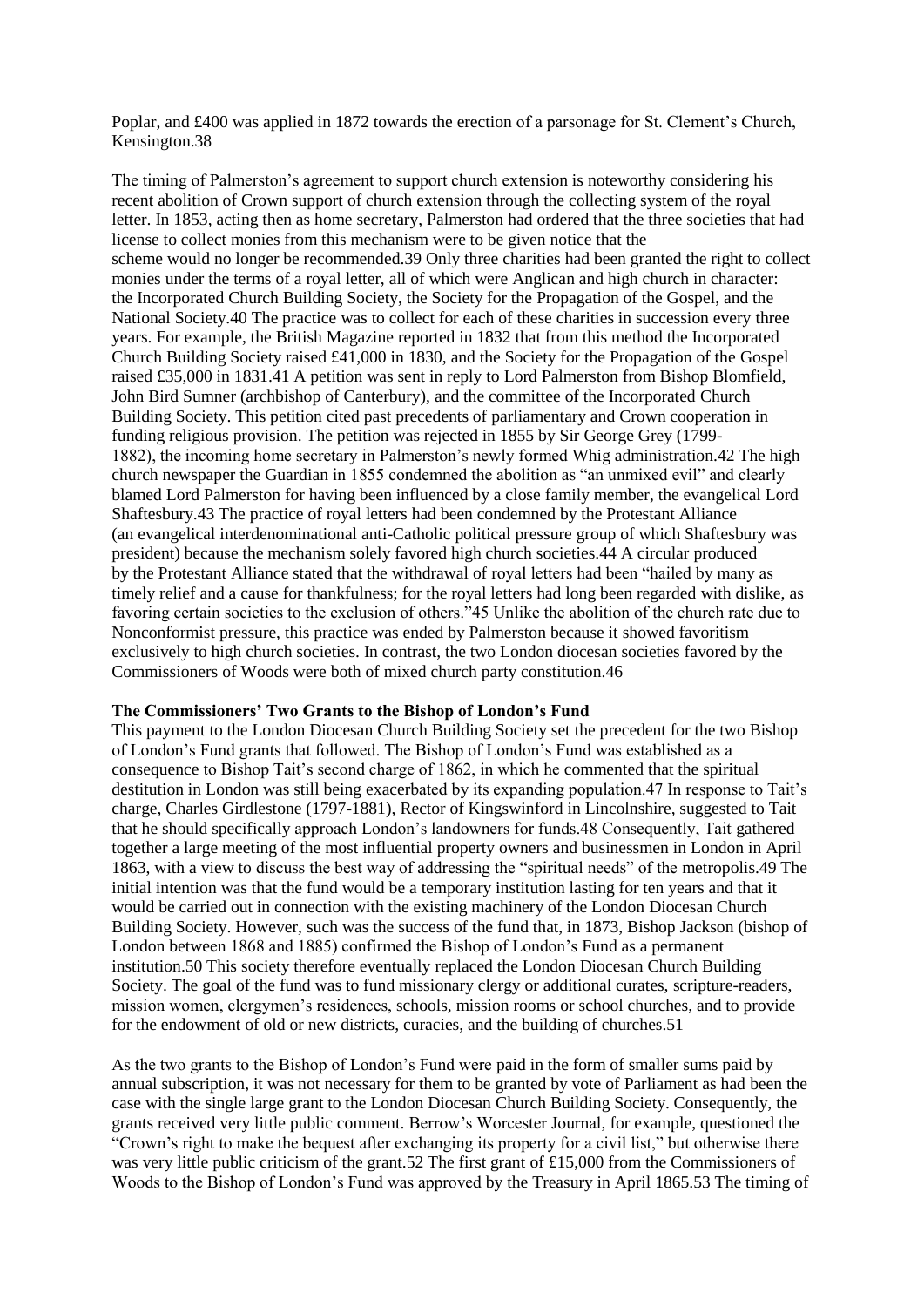this grant, therefore, fell within Palmerston's second term of office as prime minister.54 A Times article in May 1865 indirectly highlighted the ambiguity regarding the status of the commissioners' funds, referring to the payment both as "a contribution in the name and on the part of Her Majesty" and as "a Treasury grant."55 A further sum of £10,000 was granted in 1875, with the last annual payment being made in 1884.56 As before, the grant was conditioned by the requirement that the money expended must relate to areas in which the Crown had some property. It was also stipulated that the grant could not be applied to "schools, stipends of clergy, scripture readers or other subjects not within scope of department."57 By way of example of how the grant was expended, several sums were applied to Christ Church, Notting Hill. In 1876-77, £800 was allocated towards the purchase of a site for this church; in 1878-79, £700 was allocated for the building of the church; and in 1884-85, £250 was given for the building of a mission building.58 A memo in the commissioners' files states that 80 percent of the 1875 to 1884 grant was applied to the Crown Estates in Kensington and Victoria Park.59

#### **Commissioners' Rationale for Making these Grants**

As highlighted in the House of Commons' debate of 1857, the rationale behind these grants was that the office of the Commissioners of Woods was simply discharging the Crown Estate's duty as a considerable landowner in London. In 1855, the commissioners' annual rental income for London was £130,000. By 1884 this income had risen to £207,000 per annum, and by 1898 it had risen again to £286,000 per annum.60 By way of comparison, in 1899 the rental income of the Duke of Westminster from his estates in Mayfair and Belgravia was just slightly lower, at £250,000 per annum. The view of the commissioners was that the granting of such sums was part of the Crown's costs and expenses regarding the management of the localities in which they owned property.61 Although the commissioners did not give any sums of money to the earlier diocesan schemes in London (the Metropolis Churches Fund and the Bethnal Green Churches Fund), they did make grants of sites to the Church Building Commissioners in the period of Blomfield's episcopate. For example, the commissioners gave a site for a church in Kensington.62 The annual reports of the Commissioners of Woods, Forests and Land Revenues contain regular references to land or money being granted nationally for the building of churches, parsonages, or schools. For example, the 1866-67 report lists the granting of several sites to the Ecclesiastical Commissioners for the purposes of building a parsonage in Surrey, a churchyard in Lincoln, and two churches in Buckinghamshire and London (Hackney), respectively.63 Even as late as the 1880s and 1890s, occasional cases of land being granted to the Ecclesiastical Commissioners were listed. For example, in the 1891-92 report, land was granted for the building of a parsonage for an incumbent minister in the Whaplode estate in Lincoln.64 Other grants of money for the purposes of spiritual provision are listed in the commissioners' annual reports throughout the period, itemized in the accounts under expenditure as "Donations towards the Building, Enlargement, and Repairs of Churches and Parsonage Houses, and Subscriptions to Schools &c." In total, the commissioners granted approximately £130,000 under this description in the period from 1850 to 1900, in addition to the sixty sites granted in this period for schools, parsonages, churches, and churchyards. The financial grants peaked in the 1870s, with the largest amount of £7,066 being granted in the accounting year of 1876-77.65 Occasionally, specific projects were mentioned in the annual reports in financial terms, generally in areas such as Exmoor, Sunk Island in Yorkshire, and the Forest of Dean 66

In 1885, the commissioners declined to give a further grant to the Bishop of London's Fund because they judged that they had already "been very liberal in their assistance."67 Their examination of the Twenty-First Bishop of London's Fund Annual Report for the accounting year of 1884 demonstrated that the amount that the commissioners had given exceeded the amount given by any other London property owner, including the Duke of Westminster. Pencil notes on the commissioners' copy of this annual report indicate their analysis of contributions made by other wealthy individuals and the principal London property owners (up until December 31,1884): Her Majesty the Queen had donated £3,000; the Worshipful Company of Grocers, £7,500; William Russell, eighth Duke of Bedford (1809-1872), £10,000; John Jackson, bishop of London (1811-1885), £6,000; Charles Morrison (1817-1909), £21,000;68 Hugh Grosvenor, first Duke of Westminster (1825-1899), £15,050; and Richard Grosvenor, second Marquis of Westminster (1795-1869), £3,000.69 The commissioners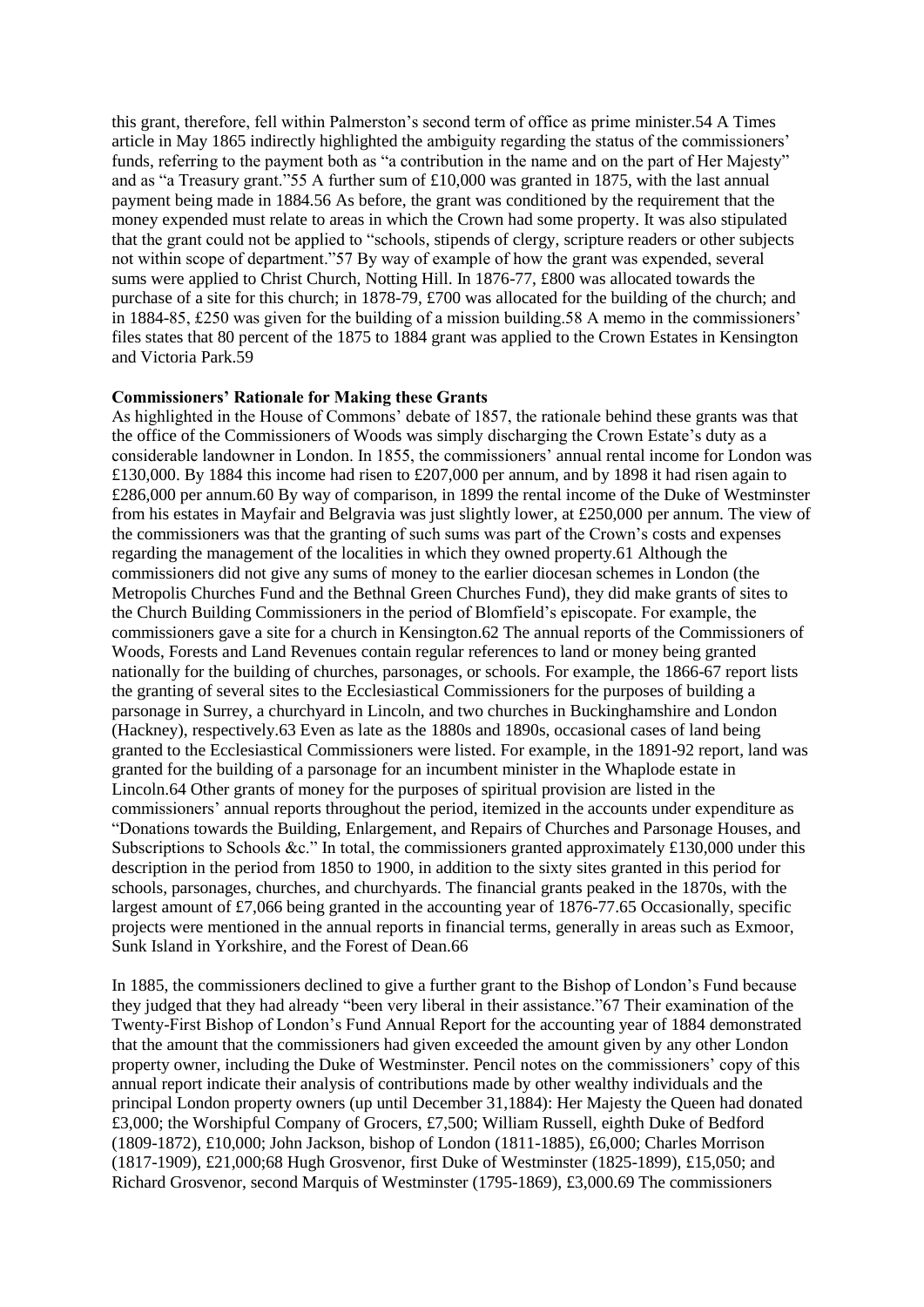judged, firstly, that they had donated more than any other body or individual and, secondly, that the spiritual needs of parishes in which the Crown had lands had been satisfied.70 Further applications instigated by the Bishop of London's Fund, in both 1899 and 1928, were rejected on the grounds that the situation had not changed since the last application.71

#### **Landowners' Support of Anglican Home Missionary Organizations**

As previously mentioned, the wealthy London property owners were specifically targeted by all of the central diocesan organizations in operation in the metropolis in the nineteenth century: consecutively, the Metropolis Churches Fund, the London Diocesan Church Building Society, and the Bishop of London's Fund. Historian W. D. Rubinstein lists the three English titled families of Westminster, Bedford, and Devonshire as having the largest income from property. All three families appear prominently in the societies' subscription lists.72 The Grosvenor (Westminster) family was financially very supportive of home mission in London and sat on many Anglican committees. Richard Grosvenor, second Marquis of Westminster (1795-1869), was a committee member of the London Diocesan Church Building Society and supported its work through a donation of £10,000. Upon his death in 1869, Hugh Lupus Grosvenor (later styled first Duke of Westminster) inherited a vast estate of London property, particularly in Mayfair and Belgravia.73 He was a generous supporter of home mission and his name appears in most of the subscription lists for organizations in this study. He contributed £35,050 to the Bishop of London's Fund, in contrast to the smaller sum of £4,500 to the interdenominational London City Mission.74 His biography describes him as a "devout churchman" and a "model landlord," and mentions the numerous London sites that he gave freely or at a peppercorn rent for the building of churches (for example, All Saints Church in Pimlico and St. Philip's Church in Buckingham Palace Road), rectories, schools, and a public library.75 Upon the first duke's death in 1899, The Times reported:

At his express wish the management of the estate was conducted with great generosity to all kinds of charitable and religious institutions. Freehold sites and money for the erection of buildings, for the pay of curates, and for other helpful work were freely granted, and at no time was the slightest distinction ever drawn between Churchmen and Dissenters. He was, indeed, the best of landlords alike to all classes of his tenants and to the public at large.76

His successor, Hugh Grosvenor, second Duke of Westminster (1879-1953), also financially supported the Bishop of London's Fund, giving £6,700 up to 1912.

The support of the London Diocesan Church Building society offered by Francis Russell, seventh Duke of Bedford (1788-1861), in the form of the £10,000 grant, has already been noted.77 This support was continued by his successors who donated to the Bishop of London's Fund. William Russell, eighth Duke of Bedford (1809-1872), gave the fund £10,000, and Herbrand Arthur Russell, eleventh Duke of Bedford (1858-1940), gave a further £1,000. Likewise, every generation of the dukes of Devonshire maintained their financial support of the Bishop of London's Fund in the period up until World War I: William Cavendish, seventh Duke of Devonshire (1808-1891), gave £2,800; Spencer Compton Cavendish, eighth Duke of Devonshire (1833-1908), gave £1,500; and Victor Christian William Cavendish, ninth Duke of Devonshire, had given £500 by 1912 in the form of an annual subscription of £100. Other London property owners such as the Earl of Cadogan also appear in the subscription lists: Henry Charles, fourth Earl of Cadogan (1812-1873), gave £625, and George Henry, fifth Earl of Cadogan (1840-1915), gave £1,330. The fifth earl was a Bishop of London's Fund committee member and built Holy Trinity in Sloane Square in the 1880s at a cost of £20,000. Additionally, William Henry Berkley Portman, second Viscount Portman (1829-1919), contributed £13,595 to the Bishop of London's Fund. His wealth was derived from a large rental income from the Portman Estate in central London.

The other great London property owners, in the form of the city's livery companies, were also generous supporters of Anglican church extension societies. Although livery companies were originally established in the medieval period as guilds for particular trades, by the mid-nineteenth century, they principally acted as charitable foundations dispensing the annual income from their considerable endowments. Income for the worshipful companies was calculated for the year 1879-80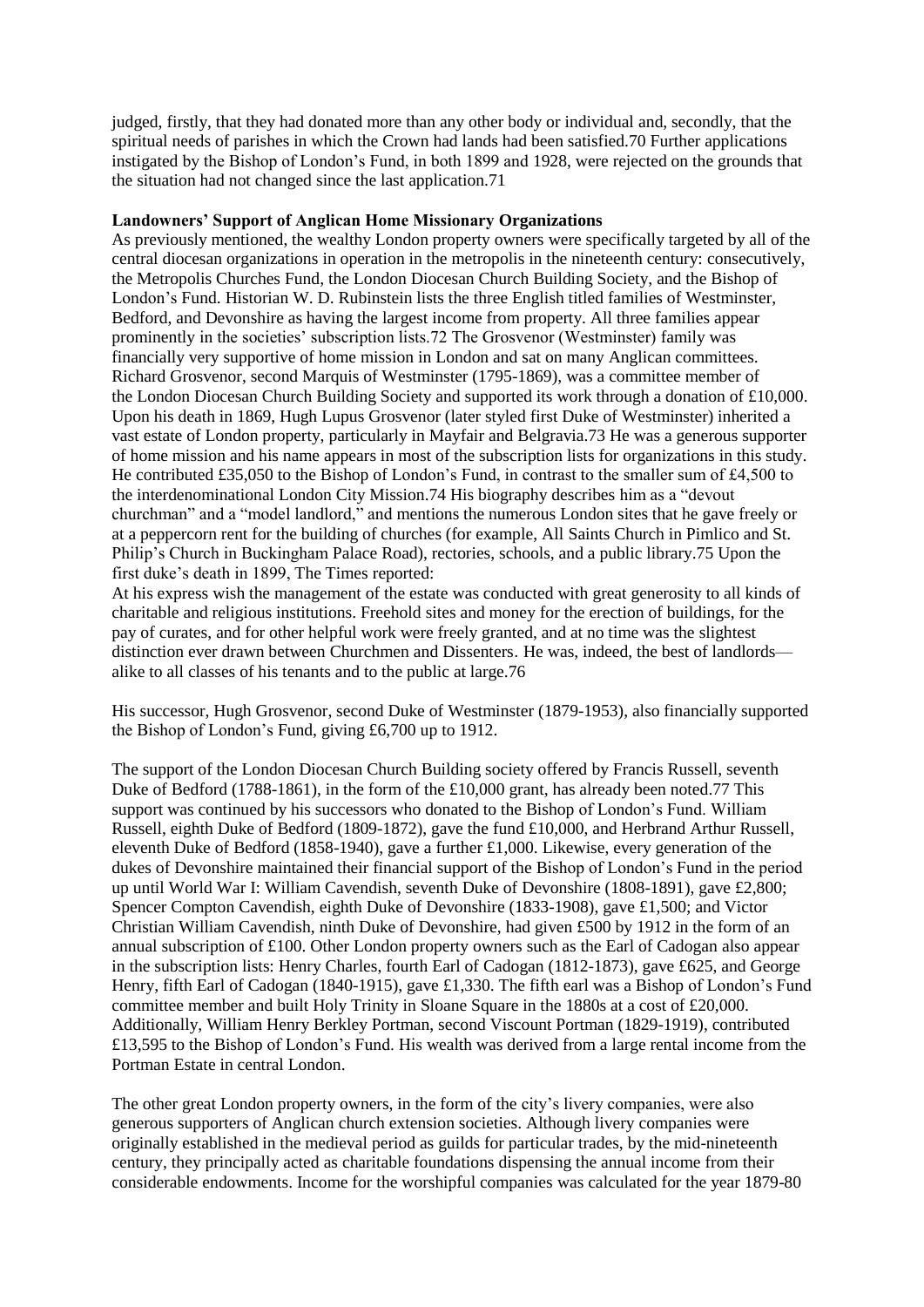to be in the region of £750,000 to £800,000, with property of a capital value of at least £15,000,000.78 The companies' income came from two sources: trust income and corporate income. Trust income was income from endowments held by the livery companies with specific objects and amounted to about £200,000. For example, the Worshipful Company of Clothworkers administered a trust for the relief of the blind. Corporate income was all other income (e.g., from property rental). The Mercers Company, for example, owned a large amount of property in Covent Garden. The corporate income from such sources was used to cover all company running costs (e.g., maintenance and entertainment); the surplus, which was in the region of £150,000 per annum, was spent on "benevolent objects." 79 The livery companies were collectively, therefore, major property owners and dispensers of charity in the capital. Two key motives can be seen to be behind these grants to religious voluntary organizations from livery companies. The first motive was their duty as trustees of the endowed charities under their responsibility. For example, the Haberdashers' Company administered a trust that provided funds for the building or purchase of parsonages.80 The second motive was their social responsibility as London property owners. In the report of the City of London Livery Companies' Commission (1884), the Worshipful Company of Clothworkers explained that their annual subscription of £105 (ten guineas) to the Bishop of London's Fund was paid out of the £5,000 to £6,000 corporate funds that this livery company set aside annually for miscellaneous charitable objects and educational grants. In respect of this subscription, the clothworkers stated that they did not "usually contribute to the building of churches or chapels except in their position as landlords."81 Again, this highlights the embedded sense of social responsibility that landowners felt for their tenants.

#### **Conclusion**

In conclusion, it is possible that this significant state funding of Anglican church extension has slipped under the radar of historians simply because the voluntaryist societies at the time had bigger battles to fight and to publicize. The church rate conflict raged on until 1868 with the passing of the Act for the Abolition of Compulsory Church Rates and, crucially, was often fought most fiercely in localized settings.82 The Nonconformist described the period running up to this date as "an agitation of more than thirty years' continuance, which had caused more strife and bitterness than any agitation which has ever taken place in England."83 Despite this continuous and contentious agitation between Nonconformists and Parliament over the issue of the financial privileges of the Church of England, the state department of the Commissioners of Woods, Forests and Land Revenues made grants for church building in the Diocese of London, making it the most generous individual funder of church building in the diocese. The actions of the commissioners demonstrate that this body felt that, as one of London's largest landholders, it had an obligation to support the Church of England. Once the commissioners judged that they had discharged their duty sufficiently, the renewal of the grants to the Bishop of London's Fund stopped. Correspondingly, the lack of dispute concerning these grants could be due to localized public acceptance that the commissioners were fulfilling a legitimate and uncontroversial responsibility as a major landowner in London. These grants given by this state department highlight a different aspect of the church-state relationship. The 1818 and 1824 grants were given by Parliament to celebrate the nation's victory at Waterloo through the building of new churches to accommodate the rapidly growing population. These grants therefore reflect the state's governing responsibility, at that time, to finance religious provision through the established church. In contrast, the grants given by the office of the Commissioners of Woods, Forests and Land Revenues were given under the justification that this state department had a duty to discharge the social duties of a landlord and that this entailed financially supporting the established church. 84 These grants also highlight the complex nature of the state's financial relationship with the monarchy and the ambiguous pseudo-status of bodies such as the office of the Commissioners of Woods, Forests and Land Revenues.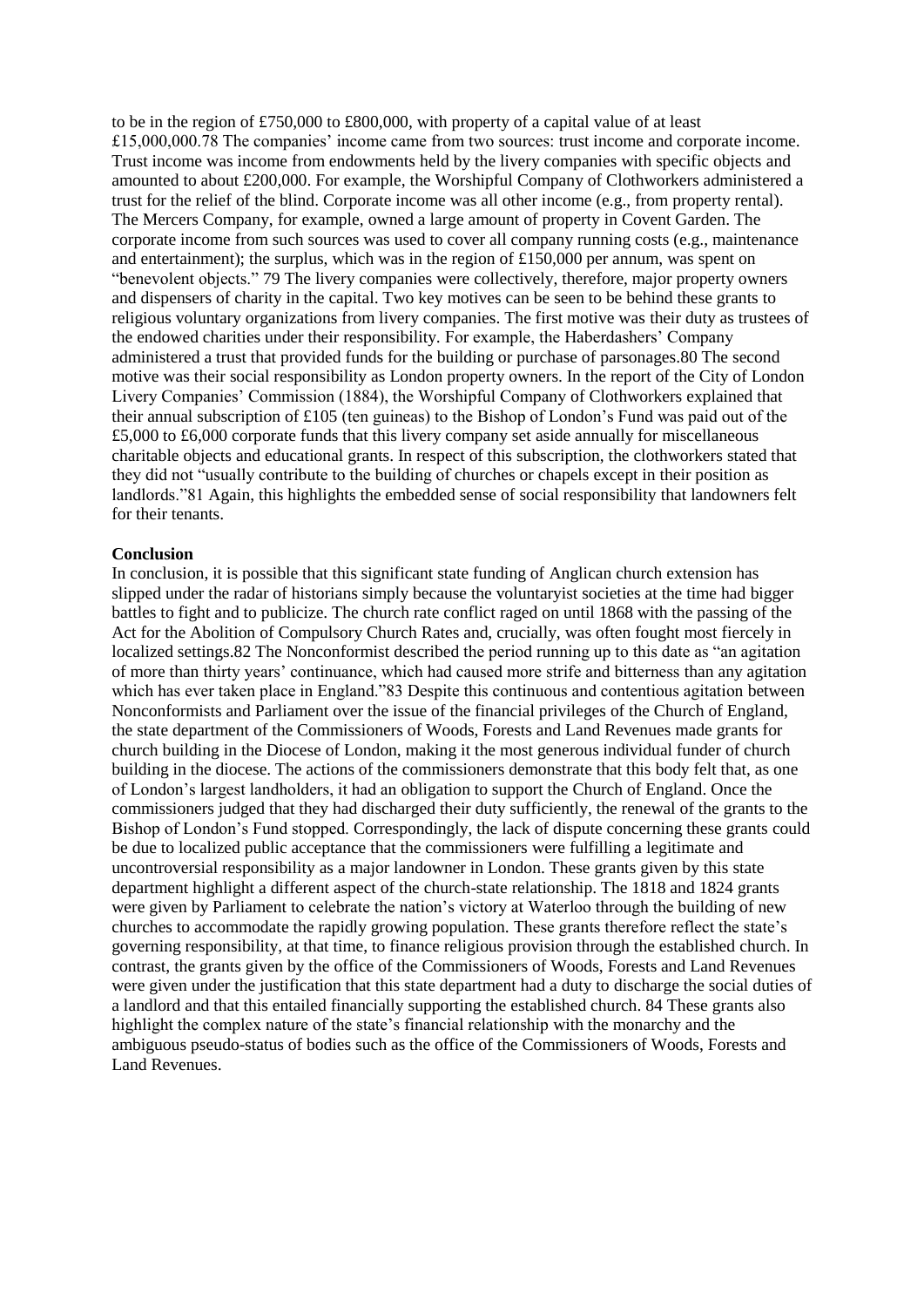1. S. J. Brown, The National Churches of England, Ireland, and Scotland, 1801-1846 (Oxford: Oxford University Press, 2001), 91.

2. Ibid.

3. M. H. Port, Six Hundred New Churches: The Church Building Commission, 1818-1856 (Reading: Spire Books, 2006), 9.

4. Brown, National Churches, 168.

5. J. P. Ellens, Religious Routes to Gladstonian Liberalism: The Church Rate Conflict in England and Wales, 1832-1868 (University Park: Pennsylvania State University Press, 1994), 4. For a fuller list of grievances, see p. 36.

6. W. R. Ward, Religion and Society in England, 1790-1850 (New York: Schocken Books, 1973), 7. 7. See Ellens, Religious Routes, 115, 125-26. Fundamentally, the payment of the church rate was viewed as being a duty and not a voluntary act. Much of the controversy from the payment of the church-rate sprang from the introduction in 1818 of statute 58 Geo. III, c. 45. This regulation provided that new district churches should raise their own church rates but that, in parallel, ratepayers in the district were also liable for church rates to the original mother parish church for the next twenty years. Consequently, most of the discontent regarding the church rate was in urban areas. See Brown, National Churches, 175; Ellens, Religious Routes, 14-15, 211-12.

8. Also see Owen Chadwick, The Victorian Church, 3rd ed. (London: Adam and Charles Black, 1971), 1:82.

9. J. P. Parry, Democracy and Religion: Gladstone and the Liberal Party, 1867-1875 (Cambridge: Cambridge University Press, 1986), 21-22.

10. The permanent body of the Ecclesiastical Commissioners sprang from the earlier 1832 Ecclesiastical Revenues Commission, which was formed to investigate church finance. See Brown, National Churches, 189.

11. Brown, National Churches, 235.

12. Ibid., 235-36. The Times (London) also mentions petitions from Nonconformists against the proposed grant for church extension (The Times, June 30, 1840, 6); see R. H. Inglis, Church Extension: Substance of a Speech Delivered in the House of Commons on Tuesday 30th June 1840 (London: J. Hatchard and Sons, 1840), 49-50, 324-25, 340.

13. In the wake of the publication of Mann's census report in 1854, George William Finch-Hatton (1791-1858), tenth Earl of Winchilsea, called for new state funds for church building. See Sir George Grey's speech in a debate on church extension in Hansard, Commons Debates, fifth series, 118, cc. 30-102: July 1, 1851. Londinensis [Pseudonymous work by William Rivington], Our Church Extension Societies, General and Diocesan (London: Harrison, 1855), 3.

14. The National Archives (TNA), MS CRES 35/2629, Bishop of London's Fund 1885-1928, Memo June 18, 1885; Bath Chronicle, January 26, 1871, 6. The Bishop of Rochester's Fund was established in 1869. William Walsh, Progress of the Church in London during the Last Fifty Years (London: Rivingtons, 1887), 43-44.

15. See TNA, MS CRES 40/103, Memo book of Land Revenue House Department, 95; MS CRES 35/2629, Bishop of London's Fund file 1885-1928, Appeal on behalf of the Bishop of London's Fund, January 6, 1899. This authority was expressed more clearly in the Crown Lands Act 1894 (57 & 58 Vict c. 43).

16. The name of the body of commissioners changed again in 1832 to the Commissioners of Woods, Forests, Land Revenues, Works, and Buildings. In 1851 it divided again to form the Commissioners of Works and Public Buildings, and the Commissioners of Woods, Forests and Land Revenues.

17. The History and the Mystery of the Civil List (London: Willing and Company, 1882), 7.

18. R. B. Pugh, The Crown Estate: An Historical Essay (London: Crown Estate Commissioners, 1960), 12-13.

19. Church Work among the Masses, Old Series III (April 1862), 28-29.

20. The school-church, first introduced in 1857, was a multipurpose building that could be used on weekdays as a school and on Sundays as a church.

21. D. T.W. Price, "Williams,William(1788–1865)," Oxford Dictionary of National Biography, http://www.oxforddnb.com/view/article/46699.

22. Hansard, Commons Debates, fifth series, 147, cc. 1316-64: August 10, 1857.

23. Ibid.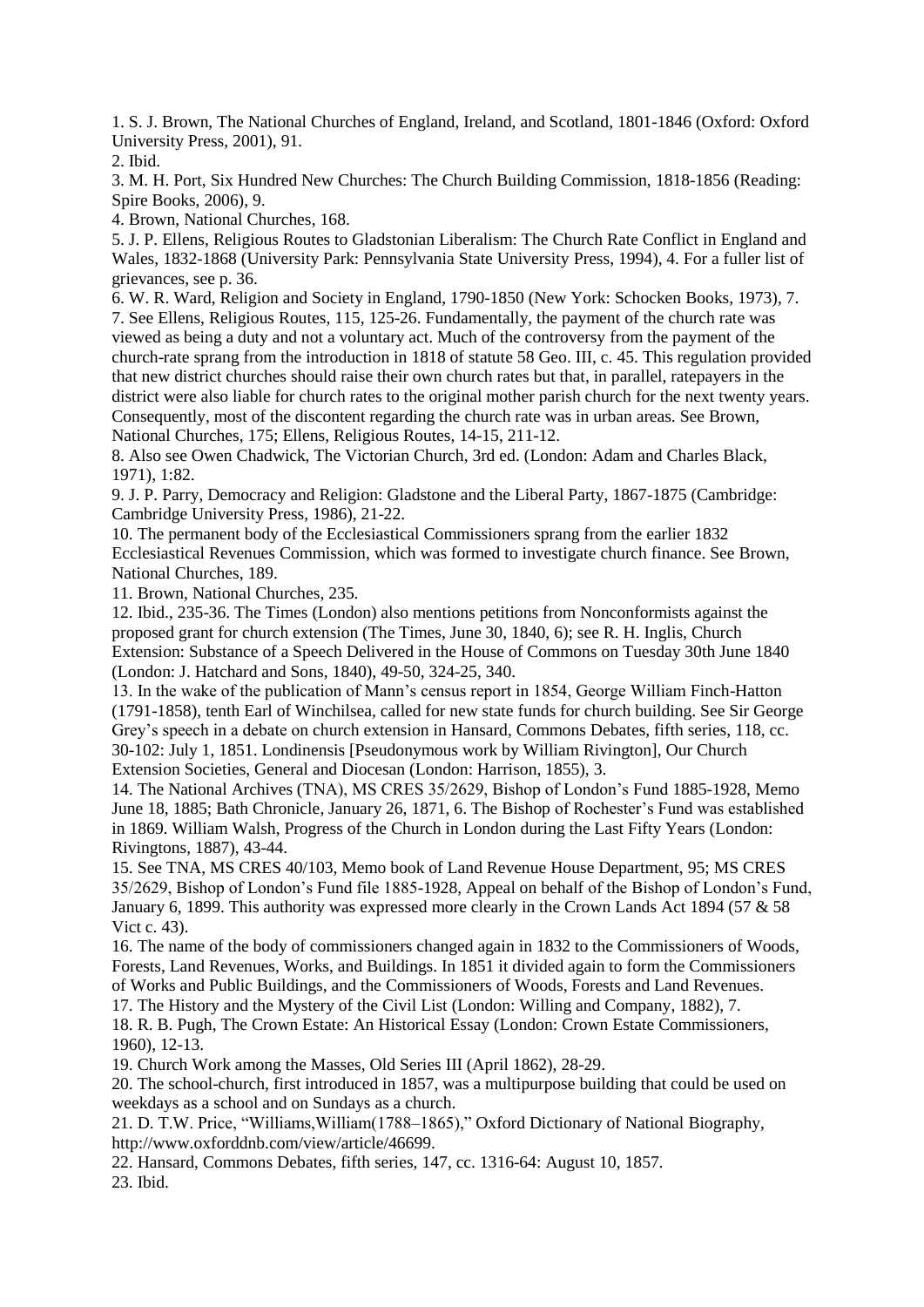#### 24. Ibid.

25. Ruth Dudley Edwards, "Wilson, James (1805–1860)," Oxford Dictionary of National Biography, http://www.oxforddnb.com/view/article/29660.

26. Hansard, Commons Debates: August 10, 1857.

27. Ibid. First Baron Northbrook from 1866.

28. First Baron Hampton from 1874.

29. Hansard, Commons Debates: August 10, 1857.

30. Voted sums are paid from the government's general bank account "Consolidated Fund" at the Bank of England. These sums were listed in the annual "Estimates": 1856 (223(1)-VIII) Estimates, &c., civil services, 1856-7. Vote 9. Grant to London Diocesan Church Building Society. (VIII); and 1857 Session 2 (38-I-VII) Public works and buildings. Estimates, &c. civil services. For the year ending 31 March 1858. (I-VIII), Section VII "Miscellaneous, Special and Temporary Objects," 34. Surplus Revenues from the Commissioners of Woods, Forests and Land Revenues were paid into the Consolidated Fund. Consequently, the London Diocesan Church Building Society grant was not accounted for under the accounting description of "Donations towards the Building, Enlargement, and Repairs of Churches and Parsonage Houses, and Subscriptions to Schools &c." This vote was followed by a motion to grant a sum not exceeding £10,500 for the building of a chapel in the Rue D'Aguesseau at Paris, for the use of the British residents and visitors in that city. This motion was rejected: 47 Ayes, 135 Noes. Hansard, Commons Debates: August 10, 1857.

31. The Nonconformist, August 19, 1857, 641.

32. The Times (London), February 19, 1856, 8.

33. Ellens, Religious Routes, 144.

34. London Diocesan Church Building Society, Special Appeal to the Landowners and Others Interested in the Welfare of the Metropolis (London: n.p., 1855).

35. 1857-58 (387) (387-I) Report from the select committee of the House of Lords, appointed to inquire into the deficiency of means of spiritual instruction and places of divine worship in the metropolis, and in other populous districts in England and Wales, especially in the mining and manufacturing districts; and to consider the fittest means of meeting the difficulties of the case; and to report thereon to the House; together with the proceedings of the committee, minutes of evidence, and appendix, 230, 232-33.

36. Henry John Temple, third Viscount Palmerston (1784-1865), held his first term of office as prime minister between February 1855 and February 1858.

37. LMA, MS DL/A/H/054/01, London Diocesan Church Building Society, General Committee Minute Book 1854-1864, November 22, 1855; MS DL/A/H/054/02/001, London Diocesan Church Building Society, Sub-Committee Minute Book, 1855-1866, November 22, 1855.

38. TNA, MS CRES 40/103, Memo book of Land Revenue House Department, list of grants. 39. Incorporated Church Building Society, Refusal of Royal Letters to the Church Building Society (London, 1855), 4.

40. In 1828, church briefs were abolished (9 Geo IV c. 42) because of abuses of the scheme and because of the smallness of the sums collected. Church briefs were official instructions directing collections to be made in churches or individual houses. They were replaced by royal letters. See Wyndham Antis Bewes, Church briefs, or, Royal warrants for collections for charitable objects (London: A. and C. Black, 1896), 1:45-46; Cornelius Walford, "Kings' Briefs: Their Purposes and History," Transactions of the Royal Historical Society 10 (1882): 1.

41. "Church Briefs and King's Letters," British Magazine, October 1832, 164-65.

42. Incorporated Church Building Society, Refusal of Royal Letters, 5-11.

43. Guardian, October 16,1855, 377; October 24, 1855, 789. Shaftesbury was married to Palmerston's stepdaughter.

44. The Times (London), September 22, 1856, 7; Guardian, October 16, 1855, 377.

45. Daily News, September 23, 1856, 2.

46. Sarah Flew, "The Consolidation and Further Development of Home Mission under Bishop Tait, 1856-68," in Philanthropy and the Funding of the Church of England, 1856-1914 (London: Pickering and Chatto, 2015), 19-40.

47. Archibald Campbell Tait, A Charge Delivered in December, 1862, to the Clergy of the Diocese of London, etc. (London: J. Murray, 1862), 62.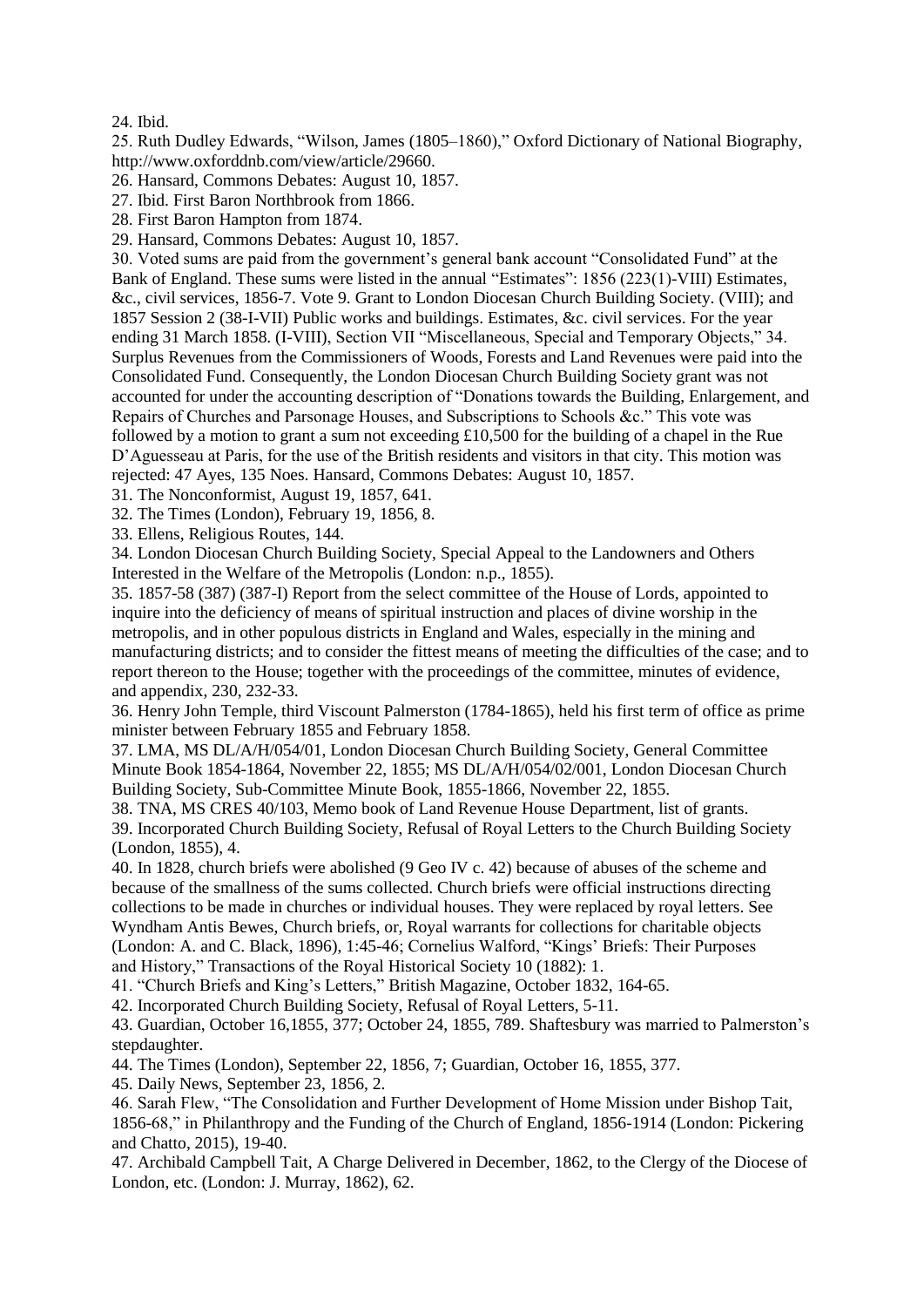48. The Church Builder, 1864, 65; Charles Girdlestone, A Letter to the Right Hon. and Right Reverend the Lord Bishop of London (London: Rivingtons, 1863), 1-12.

49. The Times (London), April 30, 1863,14.

50. John Jackson, Letter from the Bishop of London on the Prospects and Future Work of the Bishop of London's Fund (London: T. Brettell and Company, 1874), 6.

51. Archibald Campbell Tait, The Spiritual Wants of the Metropolis and Its Suburbs.

A Letter to the Laity of the Diocese of London . . . with a Statement by the Executive Committee of "The Bishop of London's Fund" (London: Rivingtons, 1863), 1-11.

52. Berrow's Worcester Journal, May 13, 1865, 6.

53. TNA, MS CRES 40/103, Memo Book of Land Revenue House Department, Letter to the Bishop of London, April 26,1865; LMA, MS DL/A/K/09/02/001, Bishop of London's Fund Executive

Committee Minute Book, Vol. 1 1863-66, April 28, 1865.

54. Palmerston's second termwas between June 1859 and October 1865.

55. The Times (London), May 1, 1865, 10; May 4, 1865, 11.

56. LMA, MS DL/A/K/09/03, Bishop of London's Fund Finance Committee Minute Book, Vol. 2 1877-89, May 18, 1884.

57. TNA, MS CRES 35/2629, Bishop of London's Fund 1885-1928, Memo, June 18, 1885.

58. Ibid. Letter June 1885 from Bishop of London, enclosing schedule of grants made. 59. Ibid. Memo, June 18, 1885.

60. TNA, MS CRES 40/103, Note in file July 10, 1885; Note, January 6, 1899.

61. TNA, MS CRES 40/103, Letter, June 2, 1869; Note, January 6, 1899. 50), and 2 William IV. (cap.

1); being the forty-first report under the Act of the 14 & 15Vict. (cap.42), 103.

62. Lambeth Palace Library, MS FP Blomfield 58, fols 150-51.

63. 1867 (410) The forty-fifth report of the Commissioners of Her Majesty's Woods, Forests, and Land Revenues; in obedience to the Acts of 10 George IV. (cap. 50), and 2 William IV. (cap. 1); being the sixteenth report under the Act of the14 & 15 Vict. (cap. 42), 51.

64. 1892 (355) The seventieth report of the Commissioners of Her Majesty's Woods, Forests, and Land Revenues, in obedience to the Acts of 10 George IV. (cap. 50), and 2 William IV. (cap. 1); being the forty-first report under the Act of the 14 & 15Vict. (cap.42), 103.

65. 1877 (300) The fifty-fifth Report of the Commissioners of Her Majesty's Woods, Forests, and Land Revenues; in obedience to the Acts of 10 George IV. (cap. 50), and 2 William IV. (cap. 1); being the twenty-sixth Report under the Act of the 14 &15 Vict. (cap. 42), 117. Examples include: 1850-51 (£776), 1860-61 (£2,390), 1870-71 (£5,028), 1880-81 (£3,130), 1890-91 (£1,421), 1900-01 (£1,028), and 1910-11 (£141).

66. For references to a £1,815 grant given in aid of the building of a church and parsonage for Simonsbath, parish of Exmoor, see 1856 (330) The thirty-fourth report of the Commissioners of Her Majesty's Woods, Forests and Land Revenues: in obedience to the Acts of 10 George IV. (cap. 50), and 2 William IV. (cap. 1); being the fifth report under the Act of the 14 & 15 Vict. (cap. 42.), 19, 199. The financial grants made to the London Diocesan Church Building Society and the Bishop of London's Fund are not specifically referred to in the annual reports.

67. TNA, MS CRES 40/103, Note in file, July 10, 1885.

68. Charles Morrison, an independent merchant banker, is thought to have been "probably the second wealthiest man in Britain at his death" (the wealthiest was the first Duke of Westminster). In his lifetime, Morrison gave £47,600 to the Bishop of London's Fund and left an additional bequest of £10,000 to the fund in his will. Charles died unmarried, and at his death left behind an estate valued at nearly £11 million. See W. D. Rubinstein, "Morrison, Charles (1817–1909)," Oxford Dictionary of National Biography, http://www.oxforddnb.com/view/article/48071.

69. Twenty-first Bishop of London's Fund annual report (London, 1885), filed in TNA, MS CRES 40/103.

70. TNA, MS CRES 40/103, Letter, April 24, 1885 from the Treasury.

71. Ibid. Note in file, January 6, 1899; Minute sheet, March 1, 1928. By 1928 the Bishop of London's Fund had been absorbed into the London Diocesan Fund (established in 1918).

72. W. D. Rubinstein, Men of Property: The Very Wealthy in Britain since the Industrial Revolution (London: CroomHelm, 1981), 194.